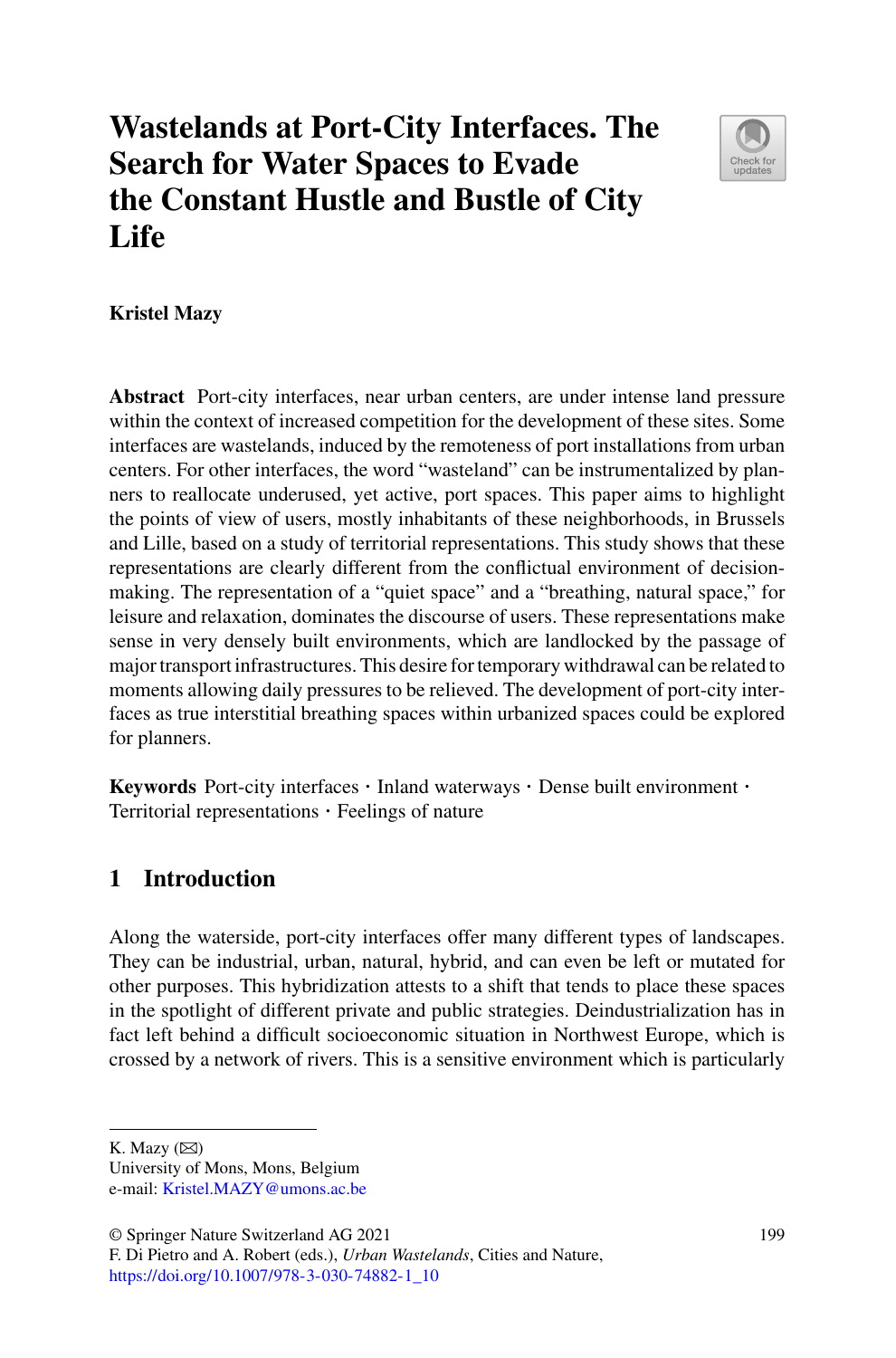at risk of flooding and pollution, and which has a significant number of wastelands or brownfields.

This article aims to give an overview of the role of these designed areas from the points of view of both their creators and their users.

First, I will focus on putting the subject into context by introducing the portcity relationship from a geohistorical approach. I will then look at the process of creation of wastelands, within the conversion process of port areas. Today, occupancy rates of port-city interfaces can vary significantly, from being very active to underoccupied, or wasteland. Some port areas actually never become wasteland, which can be foreseen or anticipated by planning bodies. Through three Brussels and Lille case studies, I will outline the physical particularities of these areas, which are densely built and isolated by transport infrastructures.

Further in the analysis, I will highlight the territorial representations of these lands, which are crossed by a waterway between the city and the port. Using a qualitative research method based on interviews to study the representations, I have used thematic analysis as a method of content analysis. From the conception and decisional viewpoints, these *designed* spaces are evidence of strong competition regarding the use of the ground between urban and port stakeholders. The idea of wasteland was raised by the developers to reallocate underused port areas that were still active to speed up the conversion process. On the other hand, from the users' point of view, these areas of life are represented as peaceful and breathing sites that can stimulate the senses as well as the imagination. Even though they are far from being natural landscapes, they do share some features which closely resemble nature. The recognition of the role of these interstitial breathing spaces, sparsely dense, within urbanized spaces in dense urban environments as a secondary function for ports could open avenues of reflection for urban planning.

# **2 Obsolescence and Conversion of Sea-Port Areas**

# *2.1 Origin of Port and Industrial Wastelands*

Port and infrastructure wastelands are the results of the gradual disconnection between a city and its port (Bird 1963; Hoyle 1989; Hall 2012). This started in the medieval era in the oldest European cities, and this disconnection has been increasing since the Industrial Revolution.

Ports have gradually moved away from the urban center thanks to two, often simultaneous forces: technological port priorities (brought about by new property needs and proximity with new, higher performance transportation infrastructures) and/or property and real estate resulting from the urban development. These two factors involve different levels of analysis. Centripetal forces are linked with the process of urban conglomeration. Conversely, on a larger scale—in the urban area centrifugal forces push the more common functions, like logistics or transportation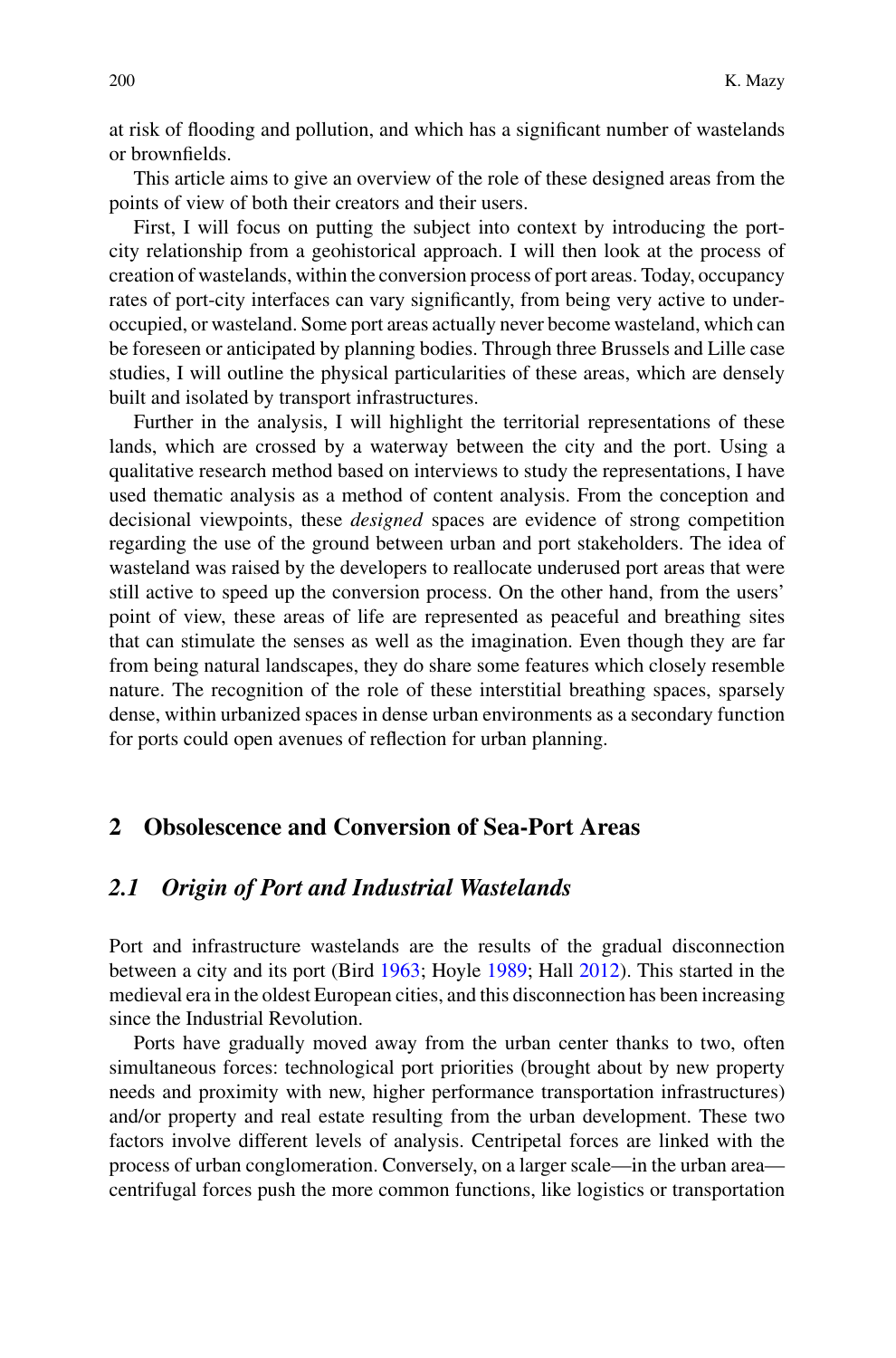activities, toward the suburbs to maintain high added-value activities in the city center. These, therefore, contribute to the dispersal of activities within the suburbs (Fremont 2011, p. 2).

From the second half of the twentieth century, this split intensified in Western cities with the instigation of technological evolutions, such as containerization, and the desire for proximity to highways, the new transportation mode providing flexible solutions to the new economic requirements of the "just-in-time" phenomenon. During the deindustrialization period, competition between emerging countries, coupled with the transfer of production plants to the suburbs and the development of service industries within city centers, led to the formation of industrial wastelands.

These rapid changes made some facilities obsolete, whereas others located farther from the city, such as container terminals, remained useful. Sometimes signs of decline, sometimes signs of unsuitability, some interfaces tended to be abandoned, and, in some cases, became wastelands under the influence of the separation of ports from cities.

From the Brussels and Lille cases, I establish the sequence of the evolution of the city-river port relationship, according to a geohistorical approach. First, through observations of historical maps, I identified successive developments that not only changed both the relationship between the city and its port but also between the city and its waterway. On this basis, I have produced synthetic maps (Mazy 2014). They show, for each period, the extension of urbanization and the main urban changes affecting the waterway and associated practices (establishment of craft trades, port facilities, etc.). Through schematic sequences, these synthetic maps enabled me to draw the evolution of the city-port relationship, based on the cases of Brussels and Lille (Fig. 1).

# *2.2 Obliteration of the Wasteland Phase*

In this context of port-city disconnection, waterfronts have become spaces that are subject to strong property tensions. This is especially the case within the framework of urban projects that contributed to their conversion and to a decrease in their industrial function (Prelorenzo 1999). Conversion zones do not only concern abandoned areas.

Riverbank areas that are in high demand do not go through the wasteland stage. Sometimes, the reuse anticipates an obsolescence that has not yet been confirmed (Chaline 1988, p. 8).

This rapid conversion of port lands, sometimes eliminating the wasteland phase, can be explained by two factors which, from the 1950s, placed waterfronts at the center of urban strategies aiming to revitalize maritime cities.

The first factor is related to the political will bring back city dwellers to damaged central districts following deindustrialization:

This way, the reorganization of the interface comes as a means to refocus the urban area to compensate a certain splitting and dispersion of the demographic streams, due to urban sprawl. It can allow some centrality to emerge regarding new functions which better match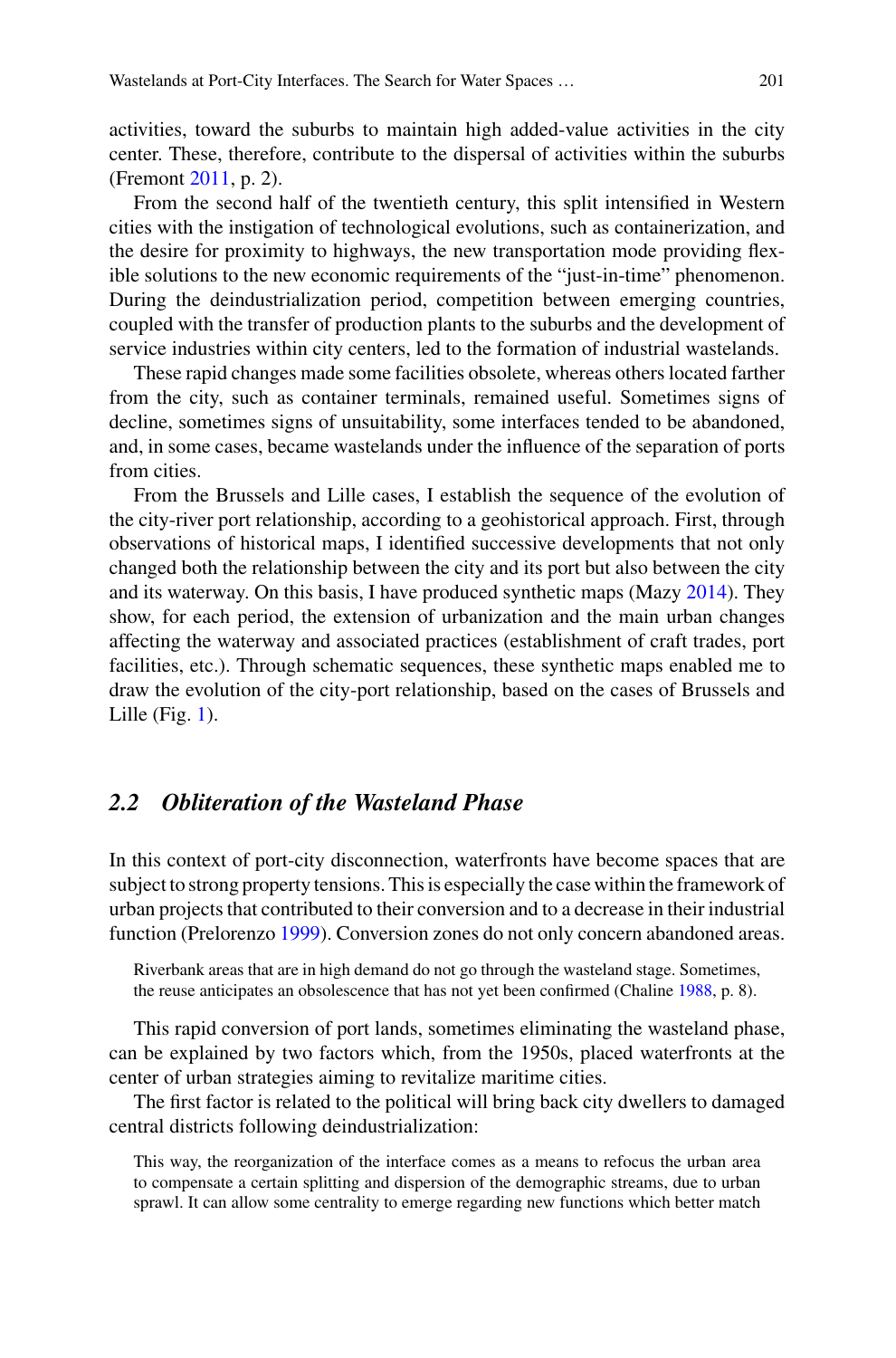

**Fig. 1** Schematic evolution of the relationship between inland ports and cities (Mazy 2014)

the new urban dimensions, since traditional city centers are no longer adapted to this role of urban conglomeration center (Boubacha et al. 1997, p. 18).

The second factor is a necessary precondition to the revitalization of coastal municipalities. This comes from the context of political decentralization that gives more initiative back to the cities.

People from city centers that were neglected by ports suddenly emerge as major property opportunities in the politics of "urban recapture" that is part of most elected representatives' discourses. Local governments ask that "urban ports" be given back to the city. During the '80s, the will to re-establish a direct relationship with quays confiscated for a long time by the port authority was necessary to the promotion of the coastal city's image (Baudouin and Collin 1996, p. 25).

With the London experience as a flagship project, the construction concepts of the waterfronts quickly spread to fluvial port cities. From the 1980s, rivers and canals became vehicles for projects in numerous cities based on them and their estuary ports, like Bilbao, Hamburg, Nantes, and Bordeaux. This also applied to internal port cities, such as Paris, Lyon, and, more recently, Lille and Brussels. Often, and for many of these cities, the rediscovery of the river became an urban issue in a context of internationalization (Bétin and Cottet-Dumoulin 1999, p. 118). This growing interest in canals and their influence on territory planning led B. Le Sueur to invent the neologism *flurbanization*.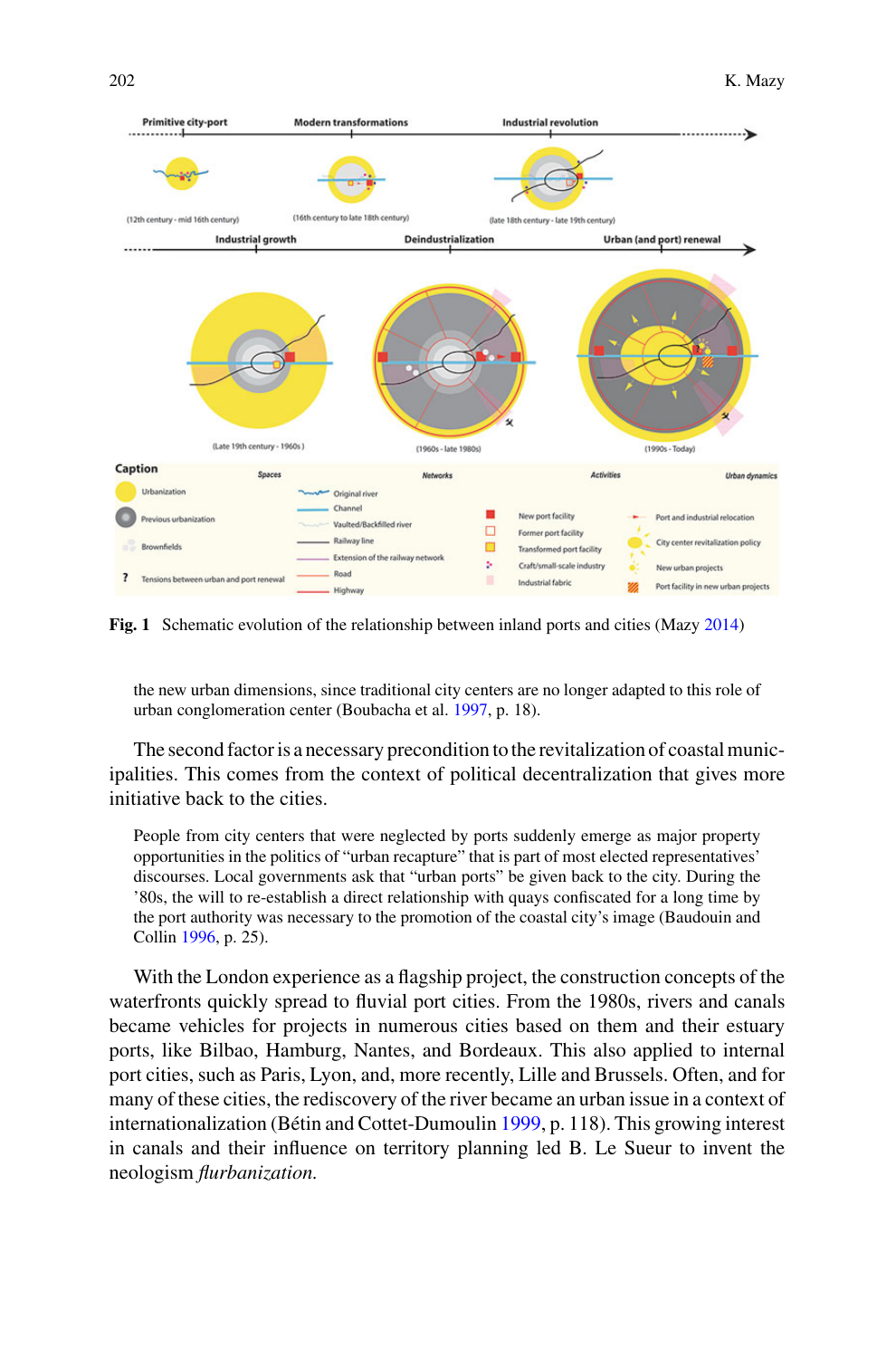In response to the fluvial exodus that took workers away from the rivers, our contemporaries tended to come back to the watersides as they lacked urban nature and leisure spaces. If we compare this move to the one that affected the rural world years ago, I could easily talk of *flurbanization* that slowly spreads in harmony. Canals then became a factor of economic balance again, carrying memory and identity (Le Sueur 1997, p. 203).

The spread of concepts of the conversion of*waterfronts*in coastal port cities, along with the growing stakes of the attractiveness of cities requiring internationalization in a context of territorial competition, is pushing fluvial cities to speed up the conversion sequences of port areas that are close to urban centers.

# *2.3 Port-City Interfaces: Splits in Cities?*

Currently, port-city interfaces contain wastelands, industrial or port activity areas, which are sometimes underused or very active, and future urban project areas. I took a deeper look into three case studies that show the diversity of these occupation levels: the Biestebroeck and Vergote reservoirs in Brussels, and the area near the port of Lille.

Close to urban centers, the developed areas that surround the three sites show a very high density. Orthophotos (Fig. 2) reveal a very tight urban network that comes mainly from the industrial Golden Age at the end of the nineteenth century and beginning of the twentieth century. Additionally, perception of the density is strengthened by the enclaving of these areas between the transportation infrastructures that were used, or that are still being used, to transport merchandise. Varying from one case to another, the urban barriers are shaped by the canal, the railway network, the metropolitan roads, and even highways. In some cases, embankments not only isolate port activities from their visual and sound pollution, but also increase their isolation among other urban functions. In addition, the density is also exacerbated by the high mineral characteristics of these areas, which provide few open and green public spaces.

We will see that social tensions stemming from negotiations concerning the organization of these port-city areas are based on spatial objects that are subject to tensions through their own physical structure. However, the canal, the ponds, and the port fabric stand out from these dense—or even oppressive—environments, offering a breath of air and empty spaces among the constructed masses of the districts. Indeed, a common feature provided by the three case studies, and inland port docks more generally, is that they are sparsely built to receive materials for storage (mainly construction materials, oil tanks, and logistical activities), delivered by ships. Another common feature of these port spaces is that they are mainly mineral, made of concrete docks, though spontaneous vegetation grows on neglected or "waiting" space. And all of these spaces are open to the waterway. These common characteristics make these spaces singular in cities. For example, a zoom in on the Biestebroeck Reservoir shows these sparse, mineral spaces, along the waterway (Fig. 3). While the morphological characteristics of the three sites are mainly similar, some nuances appear linked to the type of materials stored, the typology and age of warehouses, the width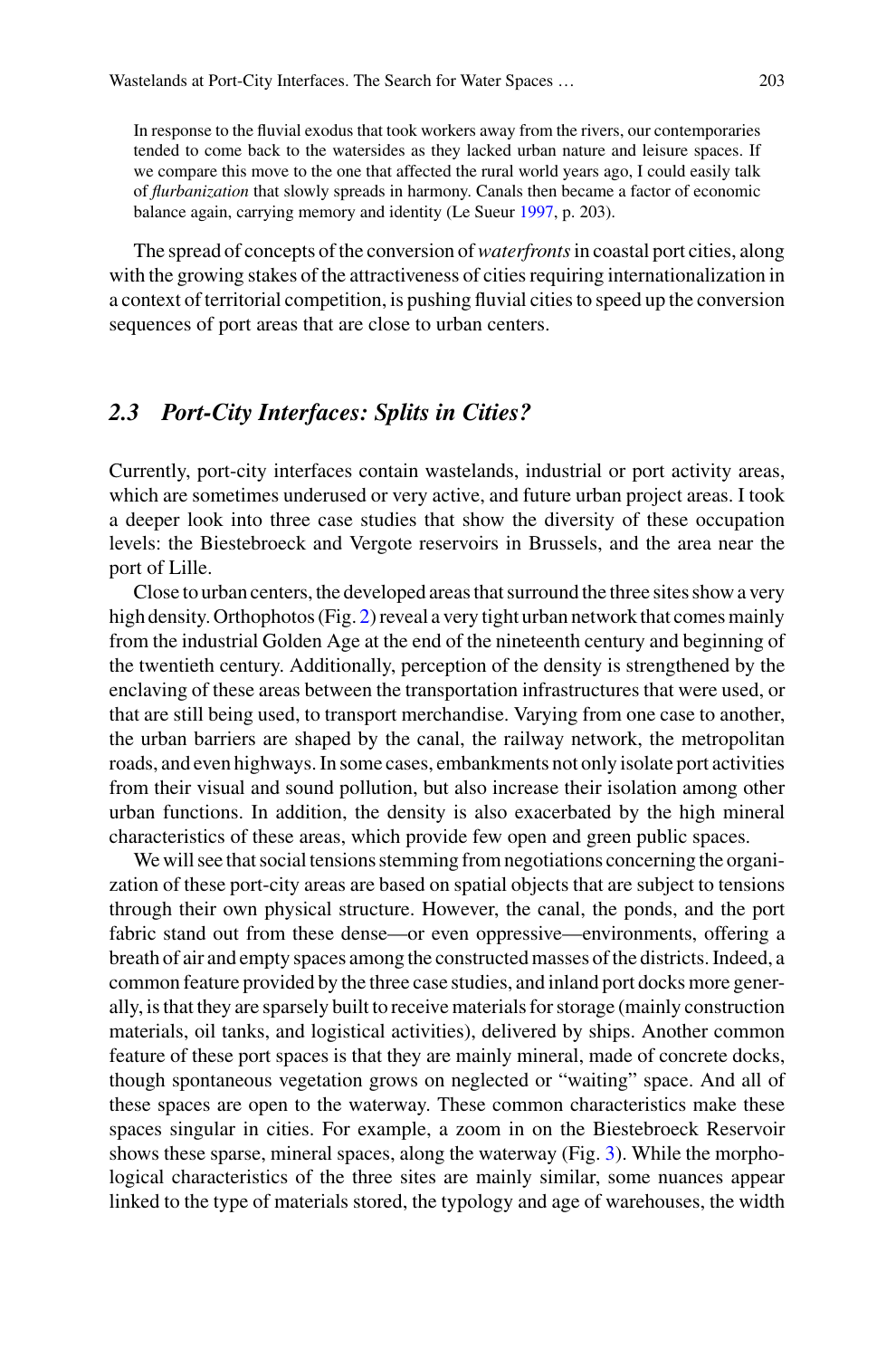

**Fig. 2** Orthophotos of Vergote, Beco, and Biestebroeck Docks in Brussels, and "Port de Lille" site in Lille

of the waterway, or the presence of vegetation. However, these nuances do not influence the representations of these spaces expressed by stakeholders and users. These representations are further developed below.

In addition to their useful functions, which are linked to good transportation activities, do the singular spatial qualities of these port areas play another role in the city? Are they helping to create specific uses that are developed from their singularities?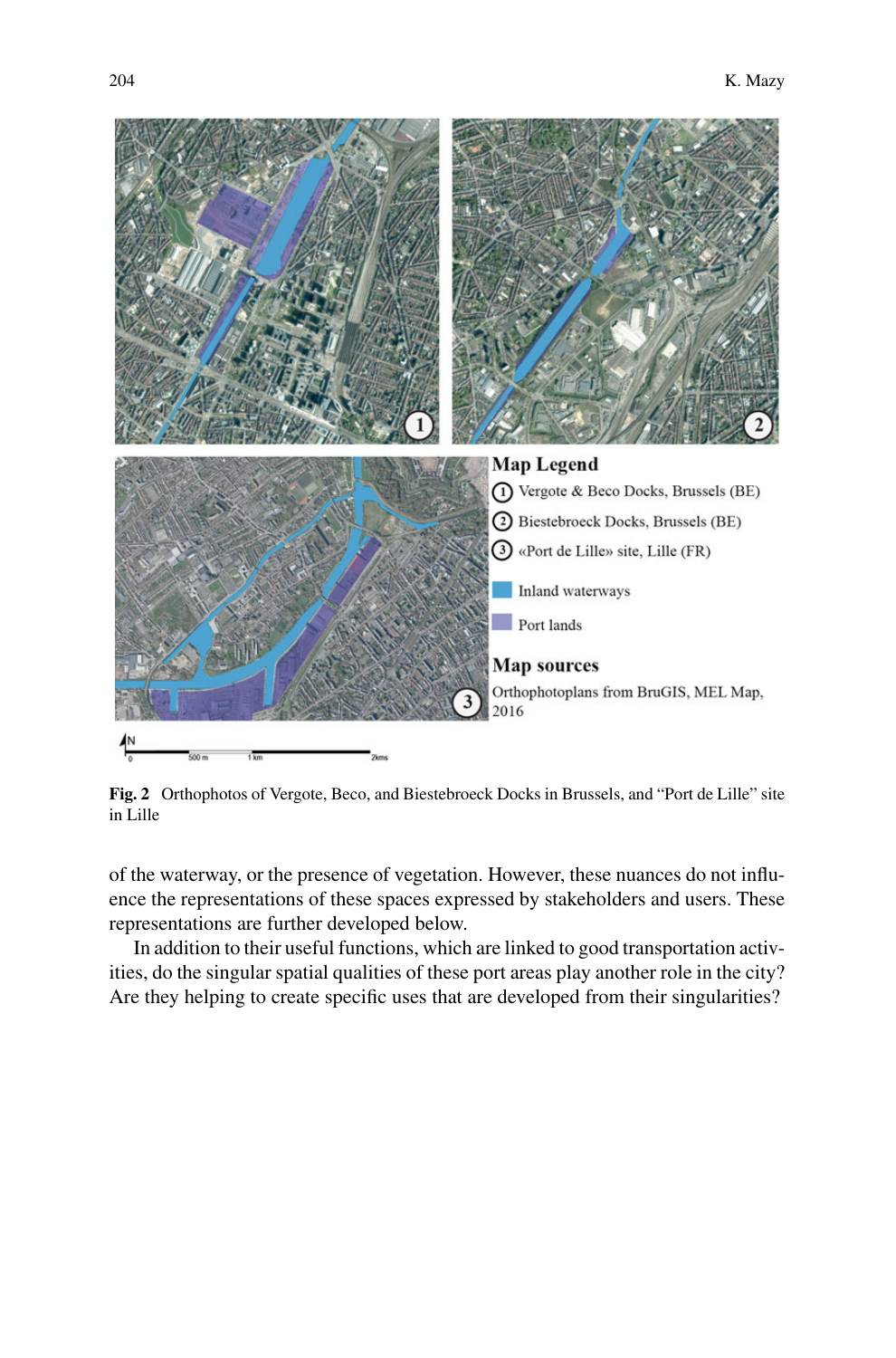

**Fig. 3** Orthophotos of Biestebroeck Docks in Brussels

# **3 Spatial Representations of Port-City Interfaces: Tension or Control Areas?**

# *3.1 Tension Areas: Using the Notion of "Wasteland" to Reconsider Port Areas*

The first part of the analysis considers port-city interfaces as "built territories." It highlights the highly "geopolitical" dimension (Subra 2007), or at least the balance of power that arises during their conception phase, especially through the project process.

In many cases of *waterfronts*, the urban project accelerates the disconnection between the city and the port. These disconnections are embodied by the reproduction of functional cuts of the industrial era. The creation of a "city" system encircles, and eventually excludes, freezes, or relocates the remaining port activity areas. It is very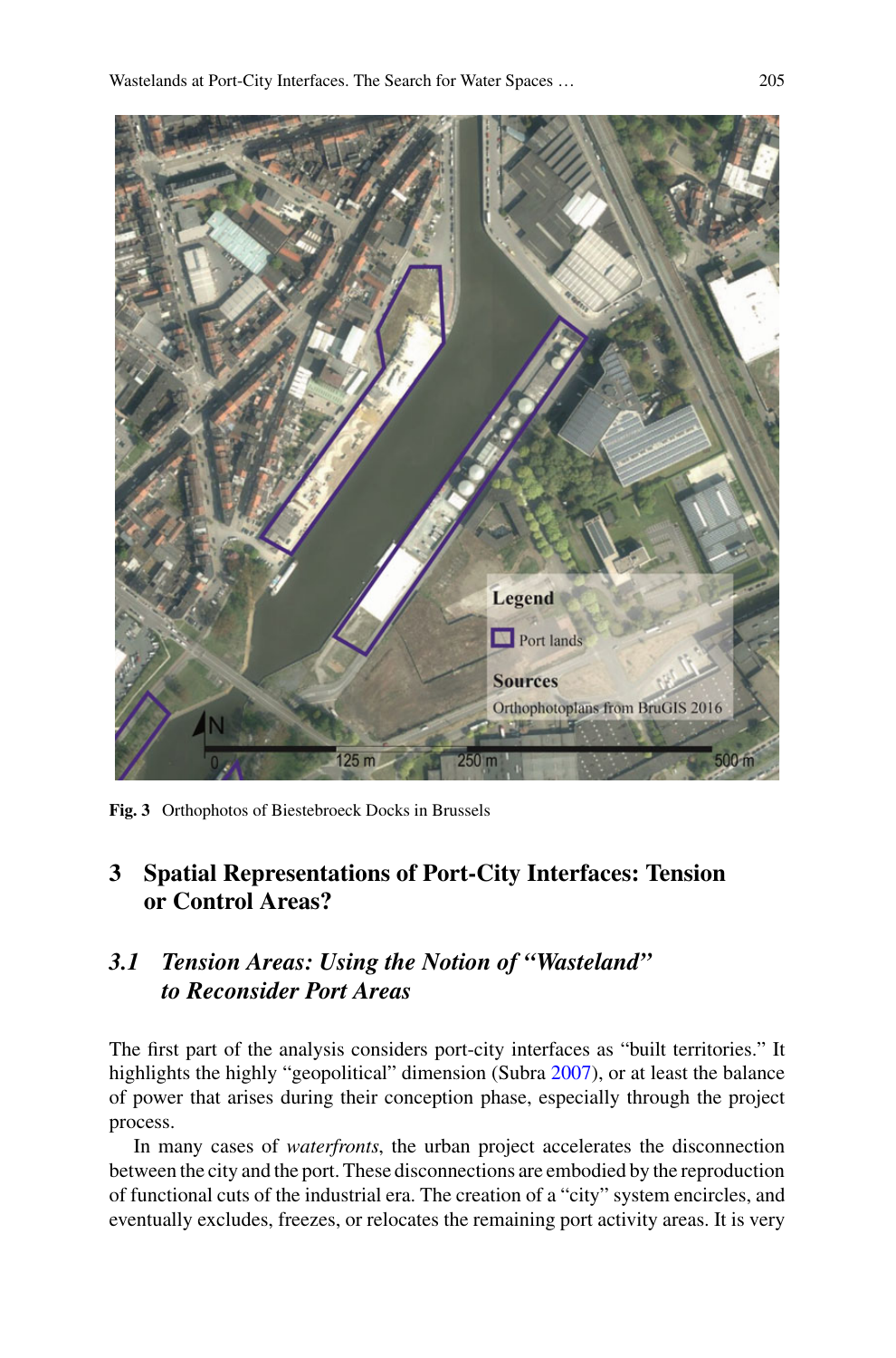difficult to lead interdisciplinary approaches between urban and port spheres because of institutional, cultural, and economic factors. At an institutional level, the project processes struggle with an isolation that is linked to the port-city governance structure for the decisional systems. The barriers that tend to separate the city from the port culturally relate to the complexity of building a process able to unite diversified cultures of projects. The multiplication of projects generates a property pressure on the port wastelands as well as on the port areas that are still active. Another angle of analysis, focusing on territory representations, therefore appears to be necessary to help clarify the sources of tension that sometimes bring cities and ports into opposition.

The project is an intention and not only an action […] Since space is a social construct, mental space and material space are intertwined. The action on space is also motivated by the symbolic values attributed to space and the stakes linked to space are also stakes of representations (Rosemberg-Lasorne 1997, p. 2).

In addition, the first step is to understand the sense of the representations that go along with that action. Spatial representations provide the "prism" through which actors or public opinion perceive the construction issues; thanks to them, these stakeholders understand the reality of space, the challenges that it endures, and that threaten its future (Subra 2007). Particularly in the case of coveted spaces, such as port-city interfaces, the study of spatial representations enables a better understanding of the basis of the spatial challenges and social tensions by analyzing the strategies of individual and social stakeholders (Bailly 1995, p. 378).

| Urban stakeholders                                                             | <b>Brussels</b> |                 | Lille |                |
|--------------------------------------------------------------------------------|-----------------|-----------------|-------|----------------|
| Municipality employee (urban development)                                      | 2               |                 | 2     |                |
| Regional/Intercommunal employee (urban development)                            | 3               |                 | 3     |                |
| Urban planning offices                                                         | 3               |                 |       |                |
| Local development center                                                       | 1               |                 |       |                |
| Militant association for water management                                      | 1               |                 |       |                |
| Port stakeholders or associated                                                |                 | <b>Brussels</b> |       | Lille          |
| Port employee (strategic department)                                           |                 | 3               |       | $\overline{c}$ |
| Port Board member (or representative)                                          |                 | 1               |       | 1              |
| Administration, institute, association for the promotion of waterway transport |                 | 3               |       | 1              |
| National or regional administration in charge of freight transport             |                 | 1               |       | 1              |
| Researcher in logistics                                                        |                 | 1               |       |                |

**Table 1** List of semi-directed interviews to study the representations of people in charge of port-city interface construction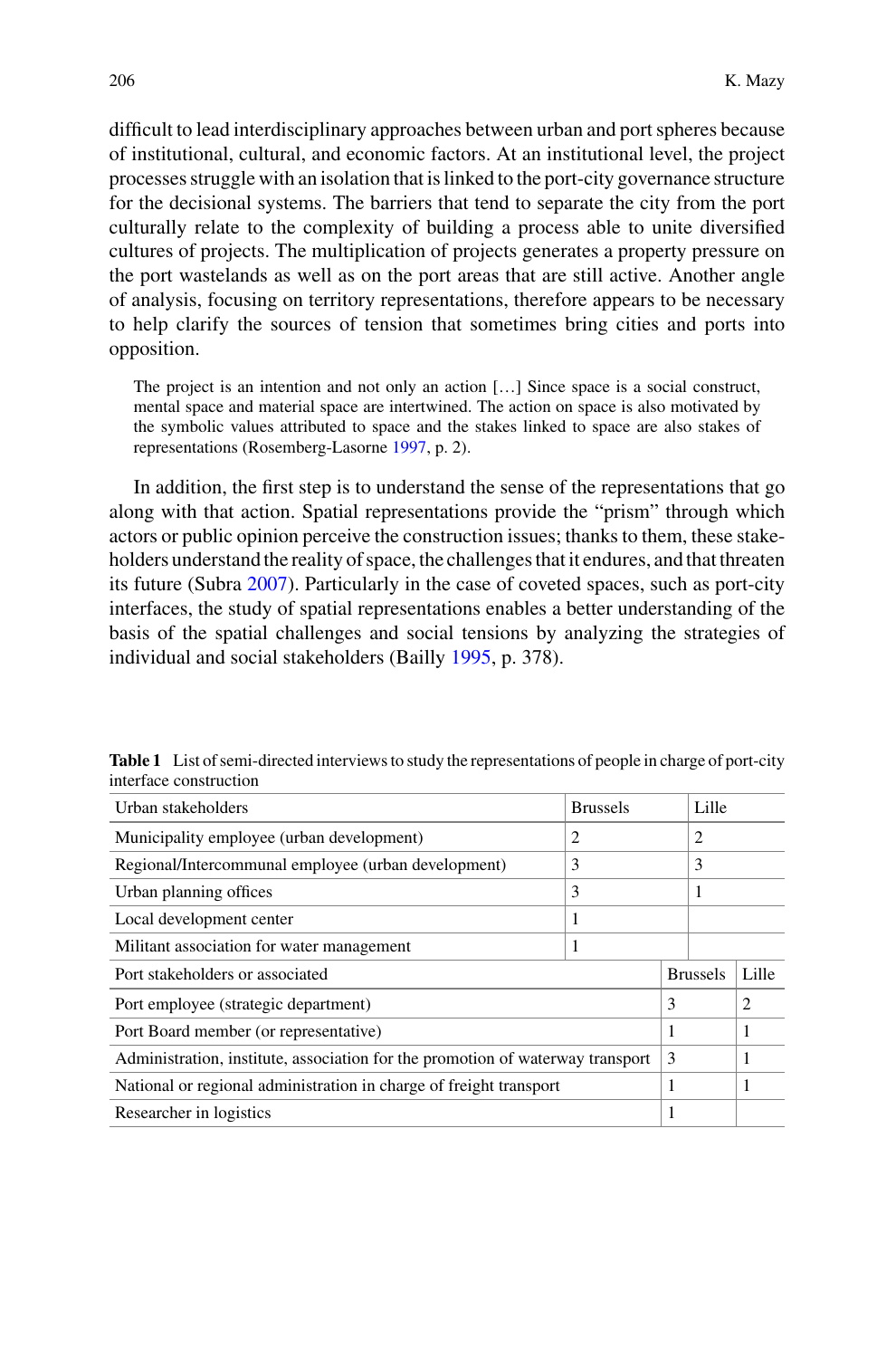#### **Box 1: Build Territories: Methodologies used to Study the Representations of People in Charge of the Port-City Interface Construction**

We studied representations that are spread through the interview method.

When we study a social representation with the interview method, the analysis of the content of the interviews can help us to analyze the content of the social representation (Negura 2006, p. 5).

We led 30 semi-directed interviews with Lille and Brussels stakeholders who are involved in the management and construction of the port-city interfaces (Table 1). These interfaces can be linked to the urban sphere (local coordinators and creators working for municipalities, town planning agencies, design offices…) or to the port and industrial sphere (within the ports or their communities, from the Chamber of Commerce and Industry, river stakeholders, etc.). The purpose was to understand the representations from the port stakeholders about urban projects and, conversely, to understand the representations from urban stakeholders about port projects. For the development of the same space, how are the strategies and projects of the port stakeholders perceived by the urban stakeholders? And vice versa, how are the strategies and projects of the urban stakeholders perceived by port stakeholders? If these representations are both competing for the same space or are incompatible, they could, in fact, be the origin of preliminary obstacles to a peaceful cooperation. I use thematic analysis—explained by Negura (2006)—as a method of content analysis. The purpose is to find the semantic units that constitute the discursive universe of the utterance. In this case, this means reproducing a reformulation of the utterance content in a condensed and formal form. First, I outline the speech segments linked with the representations under study, i.e., the stakes and strategies of port and urban stakeholders and the factors that could block the development of these strategies. Second, these speech segments were put into thematic categories.

### **3.1.1 Replica of Compartmentalized Management in the Speech of the "Institutional" Stakeholders**

The analysis of the representations shows that the fragmentation of the territory and the compartmentalized management between urban areas and port-industrial areas tend to be repeated in the speeches and representations of the stakeholders that organize these territories today. The definition of stakes and strategies for urban stakeholders can be obstacles to development for port stakeholders, and vice versa.

In this way, when we categorize the different records thematically, it appears that numerous representations of the urban stakeholders relate to the potential expansion of *the urban centrality by the mutation of industrial sites.*

"The municipality clearly sees the development of a relatively dense and mixed area, even if the company is still there, but no longer with extremely heavy or dangerous activities;"

"This site should become the center because we are no longer really on the outskirts. But everyone needs to find their place."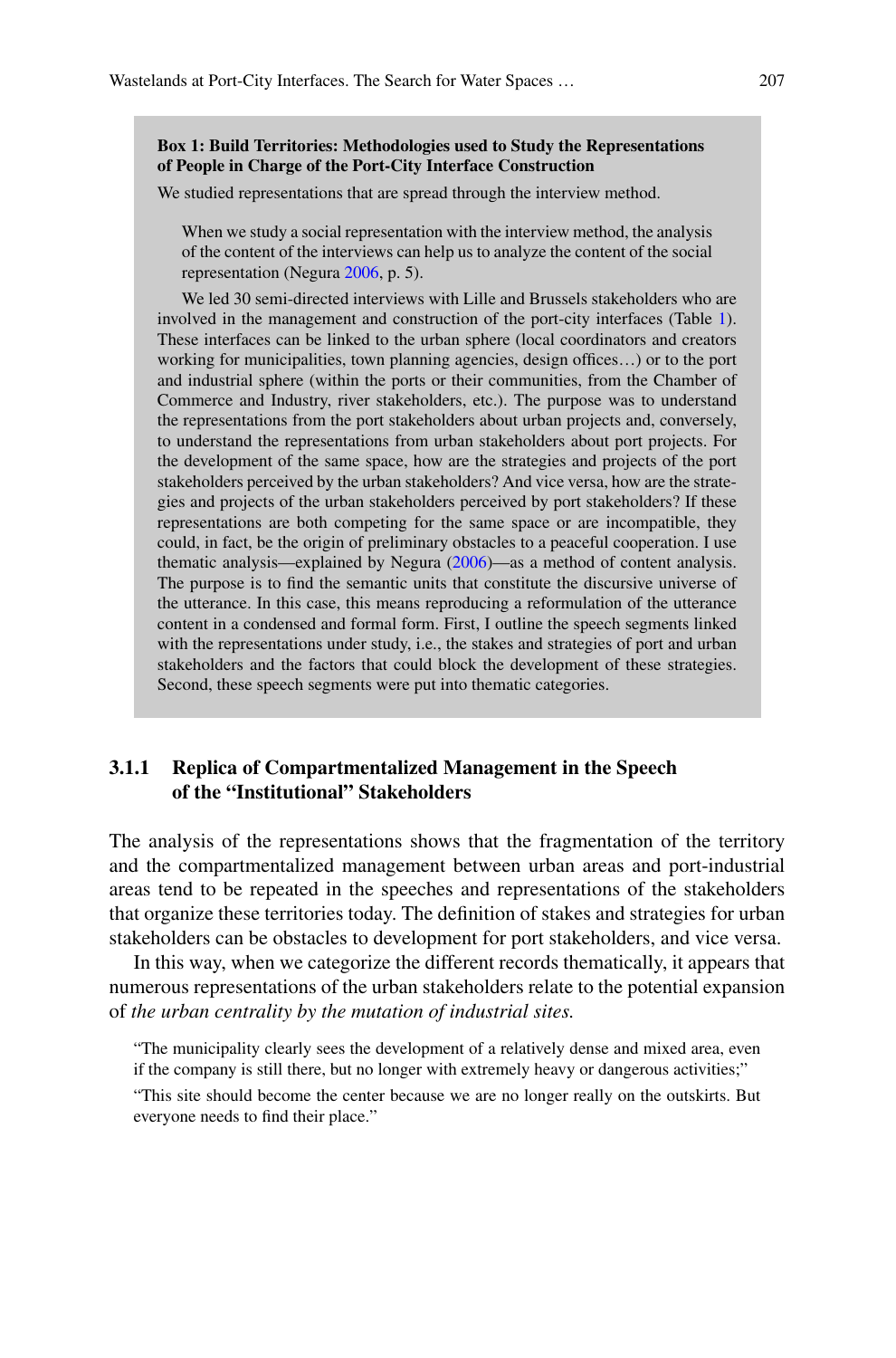These urban stakeholders' representations are reflected in the expression of strategies on *opening, continuity with the city and nature in town.*

"We defend the idea of a watershed. We must come back to hydrographic logic, the bearer of landscape issues. We must reconnect with water, even poetically, regain awareness of the shape of the city;"

"the city wants to offer its banks to the promenade, which remains inaccessible."

For the urban stakeholders, the representation of the factors blocking the development of these strategies hinges on obstacles linked with *spatial isolation, action modes isolation, and difficulties in cooperating with the "extra-urban" port stakeholders*. In addition, the word "wasteland" is sometimes used by planners to designate the underused—but still active—port areas in a context of competition to develop these lands to give them urban functions.

"There is a way of working that remains very compartmentalized";

"They consider that they are not in town. Port stakeholders are not used to constraints and land optimization. They are used to spreading out over a field."

Reciprocally, the representations of the port stakeholders regarding the urban sphere can be perceived as a defensive attitude in the face of covetous designs on the urban redevelopment of port areas. These representations were mainly expressed by the *social acceptance of the port function*, *the will to give urban functions to the port areas and the loss of industrial and port properties becoming mixed areas.*

"The planning of economic port and industrial activities encounters reluctance on the part of elected officials and residents. Elected officials defend economic activities such as the tertiary sector and the creative industry, fashionable, trendy";

"We must constantly go against the enemy to make it clear that a port receives all types of products and products that are not necessarily polluting";

"The market conditions in this type of problem are decisive. In a logic of property development, the housing function is today profitable. The logic of diversity initially envisaged is abandoned (continuance of logistic activities and pedestrian continuity) in favor of this property development logic."

Based on a desire for reconversion, these representations are considered as obstacles to the implementation of their strategies, focusing mainly on the development of the freight transport function. *The optimization of the port plots and the massification of flows through multimodal uses and the multi-site management of a platform network are seen as critical issues*.

"We need to be able to reconcile urban planning concerns, but also to be able to fulfil our primary mission of carrying out transport, protecting storage, maintenance operations, etc."; "our goal is to densify our spaces alongside the waterway and to find solutions to treat more tons per linear meter."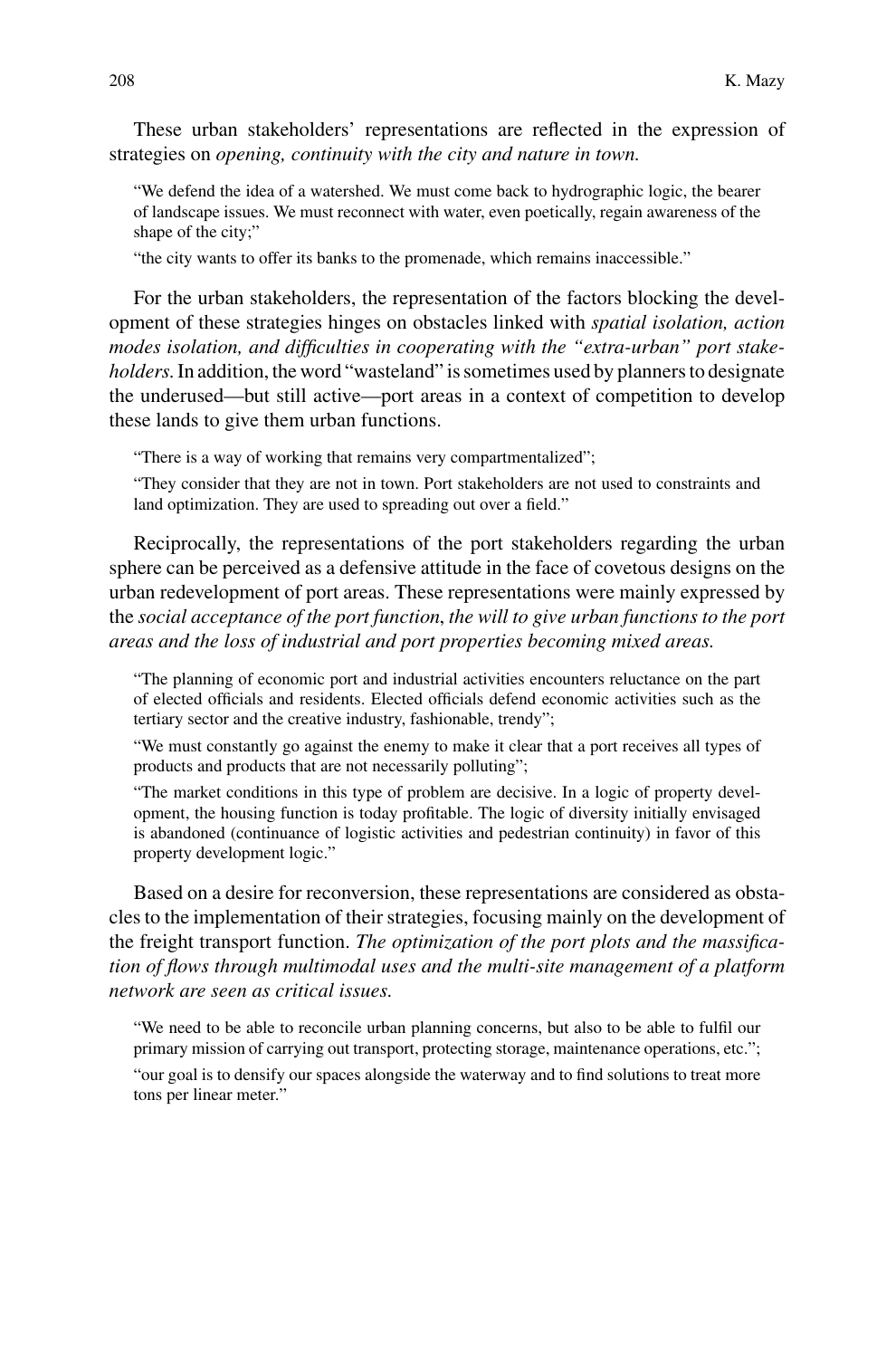### **3.1.2 Competitive Strategies Stemming from a Division Between Residential and Productive Economies**

Following this analysis, we suppose that the port and urban strategies on the future of the port-city interfaces can be understood as the spatial expression of a division between the residential and productive economies.

These areas—located between the port and the city—are the focus of bigger scale debates, such as the economic decisions regarding reindustrialization, the pursuit of the expansion of the service sector, and the rise of residential economy in European cities.

Indeed, one of the objectives pursued by the urban project is the revalorization of the territory. It is based on various communication tools that represent the space in the project. It involves a staging of urban values (centrality, mobility, and accessibility), lifestyle, and the aesthetic and landscape quality of public spaces and buildings. These elements, which are identified as new values, participate in the redefinition of the identity of the developed space (Bailleul 2008). These new values support presence and consumption as new factors of territorial economic development. As emphasized by Davezies (2008), "the productive economy, in which the logic of firms is to establish themselves in order to produce, weighs little locally compared to the residential economy, based on consumption, and on firms which establish themselves to sell."

This competition for land, with the backdrop of debates regarding the productive and residential economies, is reinforced by ground rent, which favors residential, commercial, and administrative uses. The difference in ground rent between urban (residential, commercial, tourist, administrative, etc.) and port-industrial functions, and the temptation to create added-value on this differential, can speed up the conversion of port territories to other functions (Mazy 2017, p. 6).

In Brussels, the situation has recently been nuanced with the creation of the "Canal Team" and the urban integration of productive activities, stimulated by the team of the Brussels Master Architect, through the promotion of the "productive city" and the organization of architectural competitions around subjects such as the redevelopment of a concrete plant or a company specializing in waste sorting (Mazy and Debrie 2018).

# *3.2 Regulation Areas: Between Desire and Feelings of Nature*

Another part of the analysis focuses on the lived dimension of these port-city interfaces. Several questions remain. Are the tensions generated by the design phase found in the material dimension of the territory? How are these areas built as such, and seen by the people that live in them? Are these tensions to be found in the spatial practices? On the contrary, could these port-city interfaces paradoxically play a part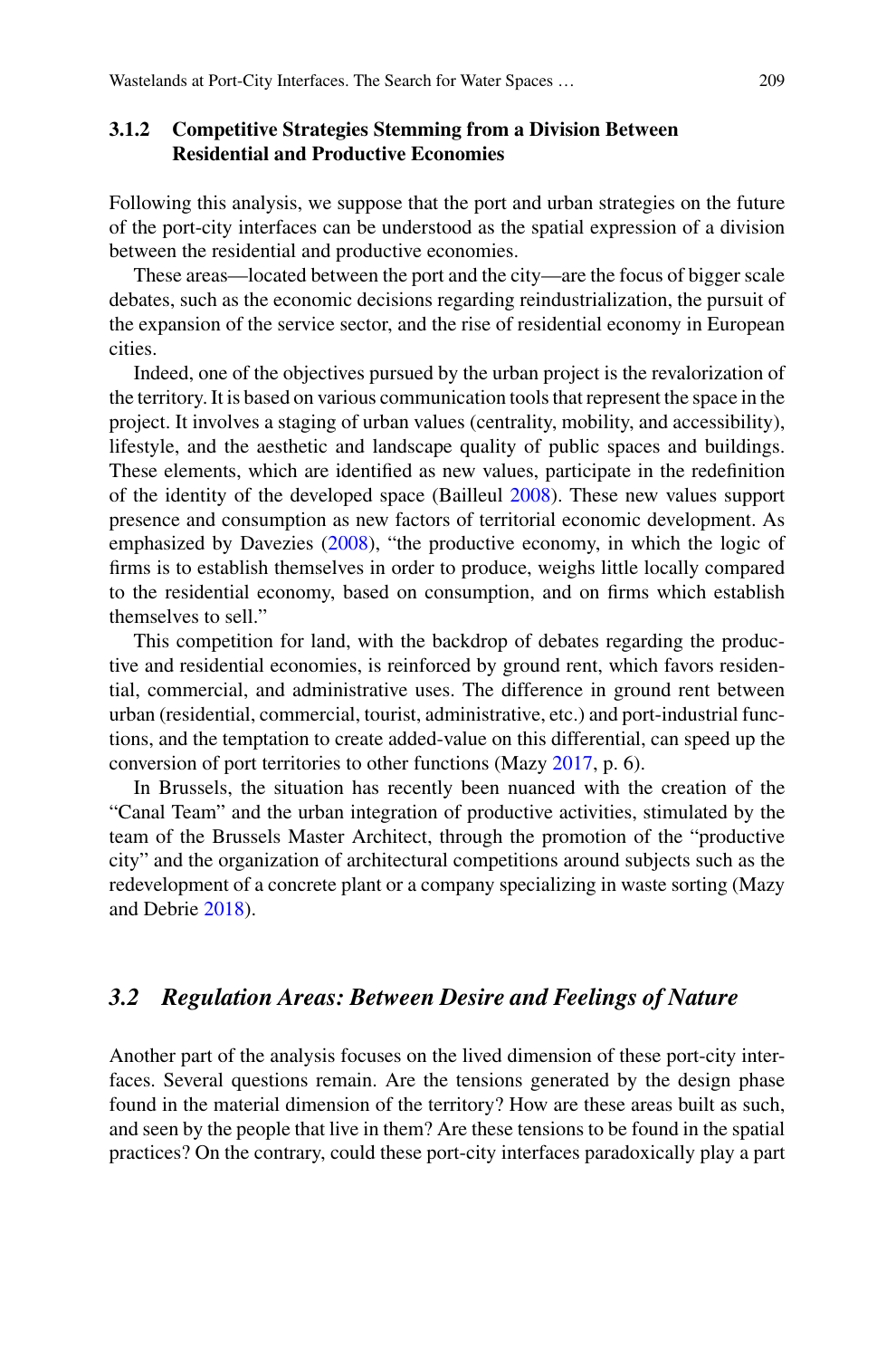in city regulations? Could they even function as an anti-gentrification strategy in a context of strong competition regarding the use of the ground (Rupprecht and Byrne 2018)?

#### **Box 2: Lived Territories: Methodology for the Study of the Representations of Port-City Interface Users**

To reveal the tendencies regarding the uses and representations related to the perception of space, the exploration support that was used was based on interview surveys.

These surveys – which aim to understand a practical system (i.e. the practices and their links: ideologies, symbols,… – need modal and referential speeches (a speech that describes the way things are) obtained from interviews on the stakeholders' conceptions and description of the practices. (Blanchet and Gotman 2007, p. 30).

On site, 30 people (ten per site) "practicing these areas" between port and city were interviewed in a mid-season period, at different times of the day. The interviews were semi-directive, starting with easy and descriptive questions about their practices, questions regarding their knowledge of the on-site activities, and ending with questions to help determine their perceptions and opinions of the area and more particularly of the presence of port activities. The respondents were mainly 18–29 years old, and included workers, students, and employees that were representative of the neighborhood population.

As with the analysis of the "institutional" stakeholders' interviews, we used thematic analysis as a method of content analysis. First, we isolated fragments of the interview according to their theme: representations of the territory, uses, knowledge, and representations of the port activities. These parts were then grouped into thematic categories. For instance, regarding the spatial representations, four general themes stood out: quiet spaces, nature in town, areas with an interesting industrial style, and dirty areas. Some of the themes were then divided according to their negative or positive connotation. Finally, we created a form for each topic, recording the generally identified themes and the speech fragments related to them. The purpose was not to conduct a representative and quantitative analysis, but mainly to highlight the diversity of the main tendencies regarding the uses and representations of the people who live on these territories.

## **3.2.1 Many Differences Among Users' Representations of the Port-City Interface**

The idea mainly associated with these port-city interfaces (Figs. 4, 5 and 6) is "quiet areas, giving a feeling of nature." According to the interviews, these areas primarily offer three spatial qualities (mentioned in 16 of 30 interviews):

• the possibility of withdrawing and finding solitude:

"a quiet and peaceful place;" "You don't get bothered" and "You don't bother anyone"; "A place where we can relax instead of being in the city center with people around talking a lot";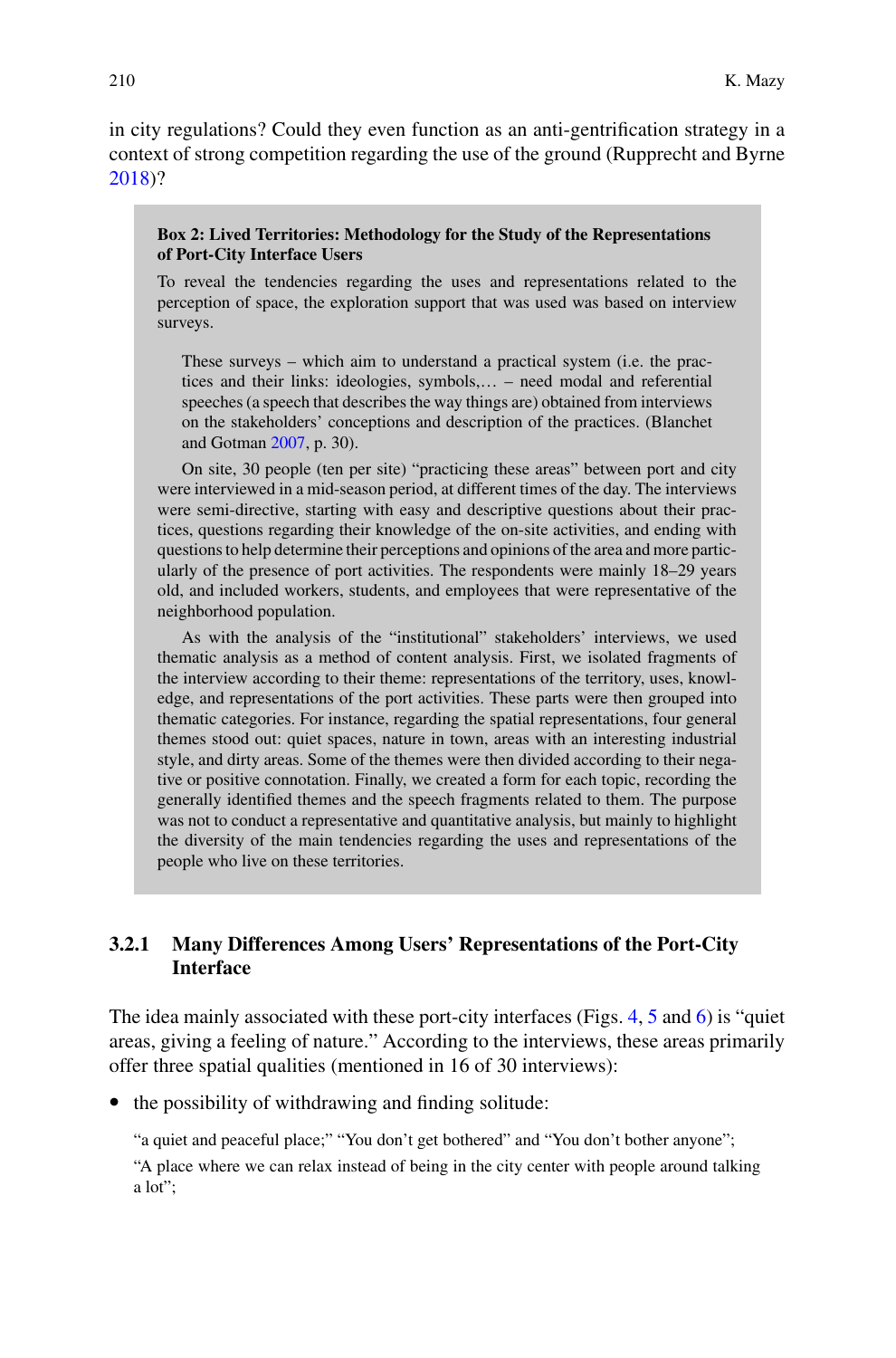

**Fig. 4** People relaxing in front of Vergote Docks in Brussels, near sand deposits © K. Mazy

"I come here to gather my thoughts";

"It's nice to stay here when I want to be alone."

• the attraction of a "breathing" place that opens the senses, for example, when at sea:

"my motivation to come here is the water, the wind and the freshness";

"water clears your mind, as does the sea";

"There, you see water, boats and fish";

"When I see the barges, I start dreaming I am aboard and that I'm on my way to some other country";

"We come to stare at the scenery, the birds and the bikes that pass by";

"It makes me think of the sea, I feel the breeze."

• the representation of "nature" in town

"I like it. There is nature, there's everything. We meet each other. We have a little fun"; "I like to come here because it's natural, there are still animals. When we get closer to the center, there's nothing. There are herons and hedgehogs at night."

These feelings of retreat and the opening of senses, and a feeling of nature appear even more strongly since they are related to very dense environments that are isolated by transportation infrastructures, as discussed earlier. Accordingly, these areas can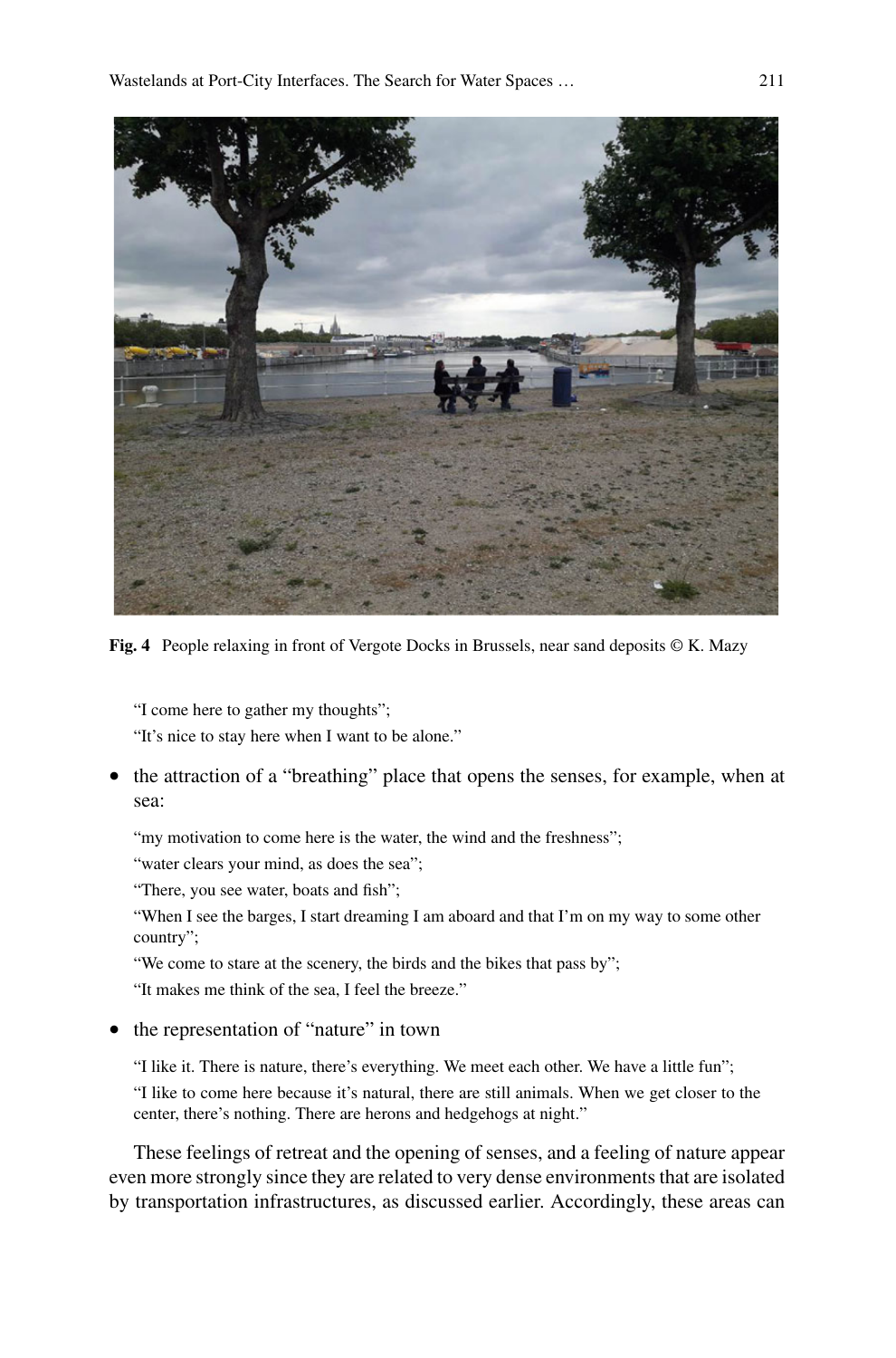

**Fig. 5** A fisherman, alongside Biestebroeck Docks, opposite a warehouse of construction materials © K. Mazy



Fig. 6 Panoramic view of the "Port de Lille" site © K. Mazy

play a regulatory role close to dense urban zones and act as a valve. These valves then function like a decompression chamber, a way of unwinding that allows people to channel what is not satisfied by everyday life (Lageiste 2008).

In contrast to this idea of positive tranquility, the second descriptive words that stand out are "a dirty place" (mentioned in 5 of 30 interviews):

"It is quite dirty;" "it is gross;" "It looks like a dump";

"The trucks bring a lot of dust";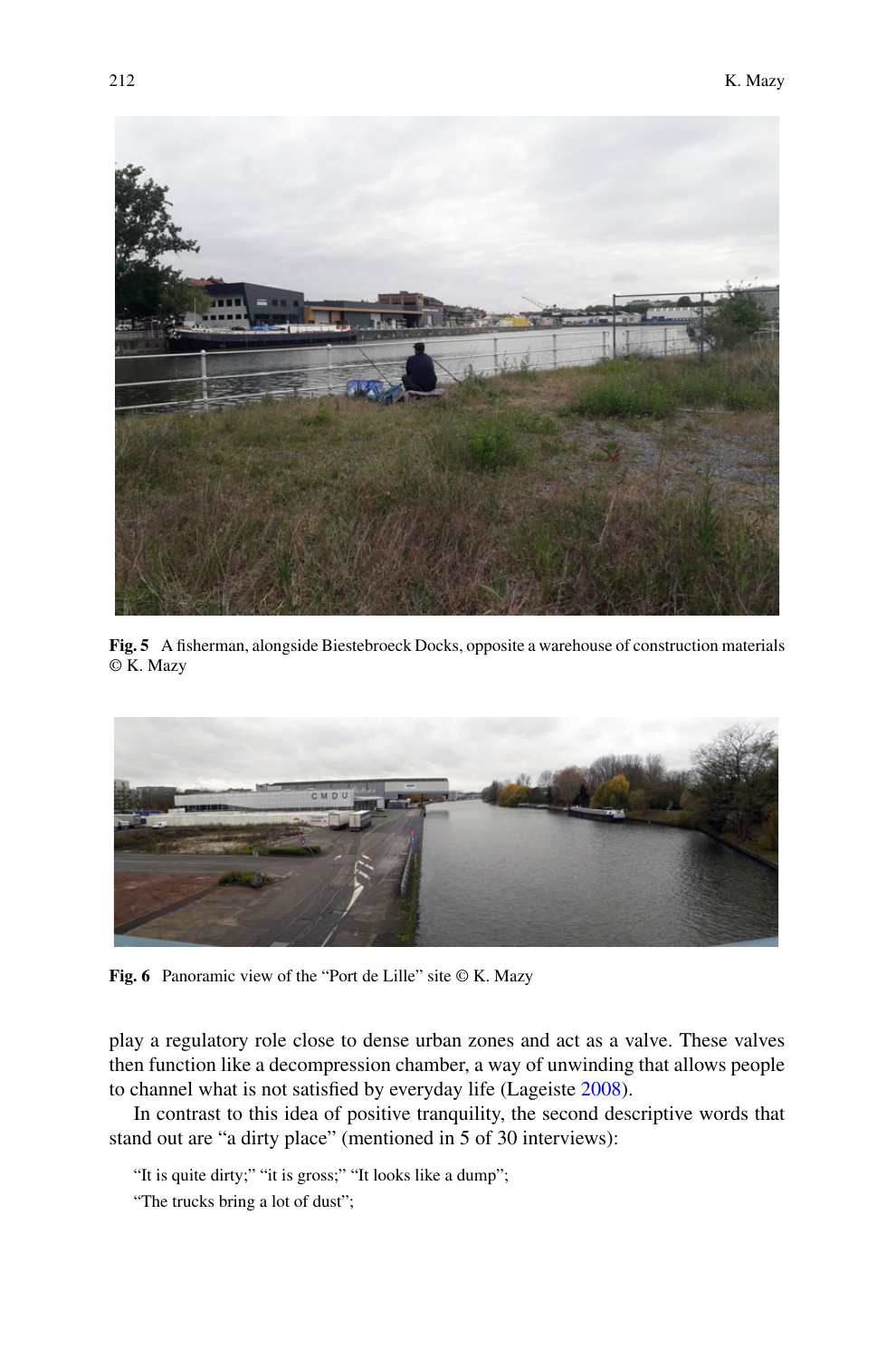"It is dirty and chaotic";

"It's annoying when we hear the horns of the boats and cars close by";

"the smells and all that comes with them: pollution, boats, transport; people dump their trash."

Regarding the uses, the theme that stood out for the most part was "peaceful moments," mostly linked with sport and leisure activities (mentioned in 13 of 30 interviews):

"We come here to fish and walk the dogs";

"I play football here. Sometimes, I work out or I run in the morning";

"We come to see the barges, for the activities, to ride our bikes or to see the boats. Sometimes, we climb on the sand dunes."

Another recurrent theme among uses that is linked to "peaceful moments" is "moments of retreat, contemplation, or even meditation" (mentioned in 5 of 30 interviews):

"I think, it gives me time to think";

"I come here to think, to empty my mind or to remember my childhood";

"I come here to relax. I watch the landscape. I grew up here, it brings back memories";

"I come here alone to think";

"I come almost every day to see the animals. I smoke and I watch the view."

Finally, to heighten the given representations, a final question appealed to the interviewee's imagination: *If you could reinvent this place, what would you do with it?* A significant number of responses were in favor of preserving the existing situation for the peace it offers, but also because the space, as appropriate as it is, has become their space (mentioned in 10 of 30 interviews):

"For the moment, I would leave it like this";

"We would leave it this way. We are used to seeing it like this and it's good, this is our place";

"I want to keep it like this. These buildings have always been here, and they are an integral part of the décor."

Between keeping the situation as it is and the wish for drastic change, some of the interviewees commented on potential improvements in the urban integration of the port (mentioned in 5 of 30 interviews):

"We could give it a new lease of life; it is not really nice to look at";

"The city has grown, but does the port have to disappear? We should perhaps work on its integration. Green areas are missing. We could try to combine port activities with the city by camouflaging them, for instance."

Finally, a considerable number of responses were in favor of drastic change of the port sites, with the ports being either relocated or replaced by a park (mentioned in 6 of 30 interviews):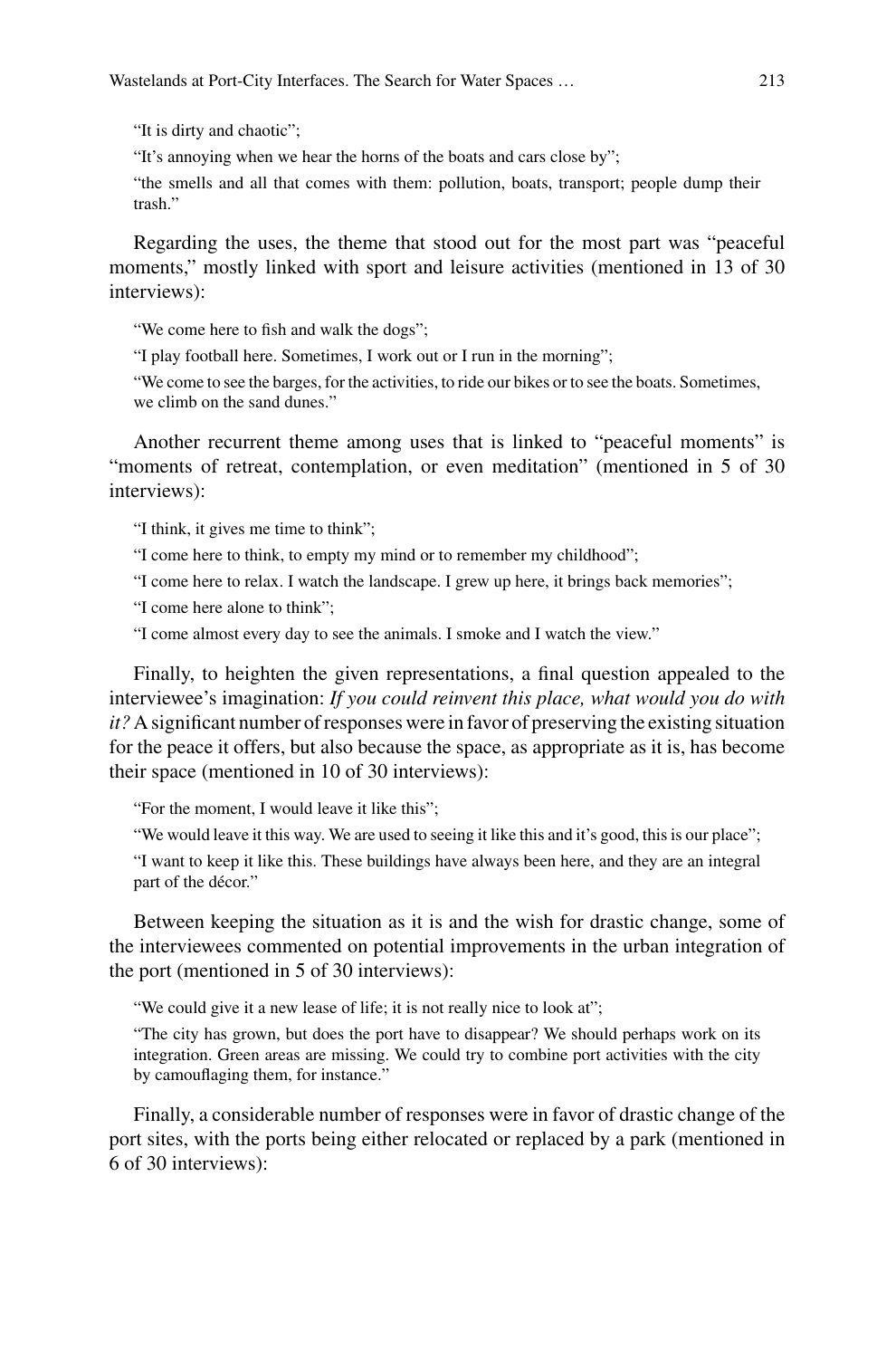"The industrial activities on this riverbank could move to the other bank and a big park with playgrounds and activities can be built here. However, some neighbors do not agree as they think a park would attract thugs and smokers";

"I don't know if it's possible to relocate these businesses. If it is possible, this would allow us to build a garden";

"Let's demolish everything and make it a field. There is no need for a survey, since everyone thinks it's ugly."

According to some responses, a new urban project should replace the present site (mentioned in 4 interviews of 30):

"Monuments, or something like that. I went to Paris and there I saw monuments on the riverbanks. Here, there is nothing";

"It would be good to do something because there is nothing, it's empty. Social housing or new companies would be good here."

### **3.2.2 Should We Strengthen the Role of the Port-City Interfaces as Valves in a Dense Urban Environment?**

There are three considerations that emerge from this analysis.

First, the representations of these sites, their uses, and their future are extremely diverse. They can be both very positive—quiet areas, breathing space, peaceful moments—and negative—dirty place—and are sometimes marked by a desire for drastic change. This shows that people can assess a landscape in many ways.

A landscape is not only the portrait of a site or an act of nature, it is also made of conventions that are commonly shared by a society at a certain time (Paulhan, quoted by Paquot 2016, p. 60).

From this point of view, the diversity of representations of port-city interfaces echoes the variety of perceptions of urban wastelands, "*sometimes negatively valued or considered as abandoned spaces and sometimes positively valued and considered as natural spaces useful for multiple activities*" (Brun et al. 2018, p. 9).

Then comes the desire for "controlled" nature through the creation of parks, for example, to transform dirty, gray, polluted places. City-dwellers demand "clean" nature that is "under control" (Robert and Yengué 2018).

Finally, even though these post-industrial landscapes bear strong traces of human activity, the users' dominant representations paradoxically share some features of the "feelings of nature," as described by Paquot (2016). Throughout history, "natural" landscapes have always been associated with certain representations that can arouse the feeling of retreat, activating the imagination and stimulating the senses.

Since the Renaissance, natural landscapes have been experienced or thought of as privileged places for retreat, refuge, and introversion.

"Natural" landscapes become the shelters of "spiritual" landscapes. They are more about personal journeys than panoramic views, an echo to the Socratic method of getting to know yourself (Paquot 2016, p. 49).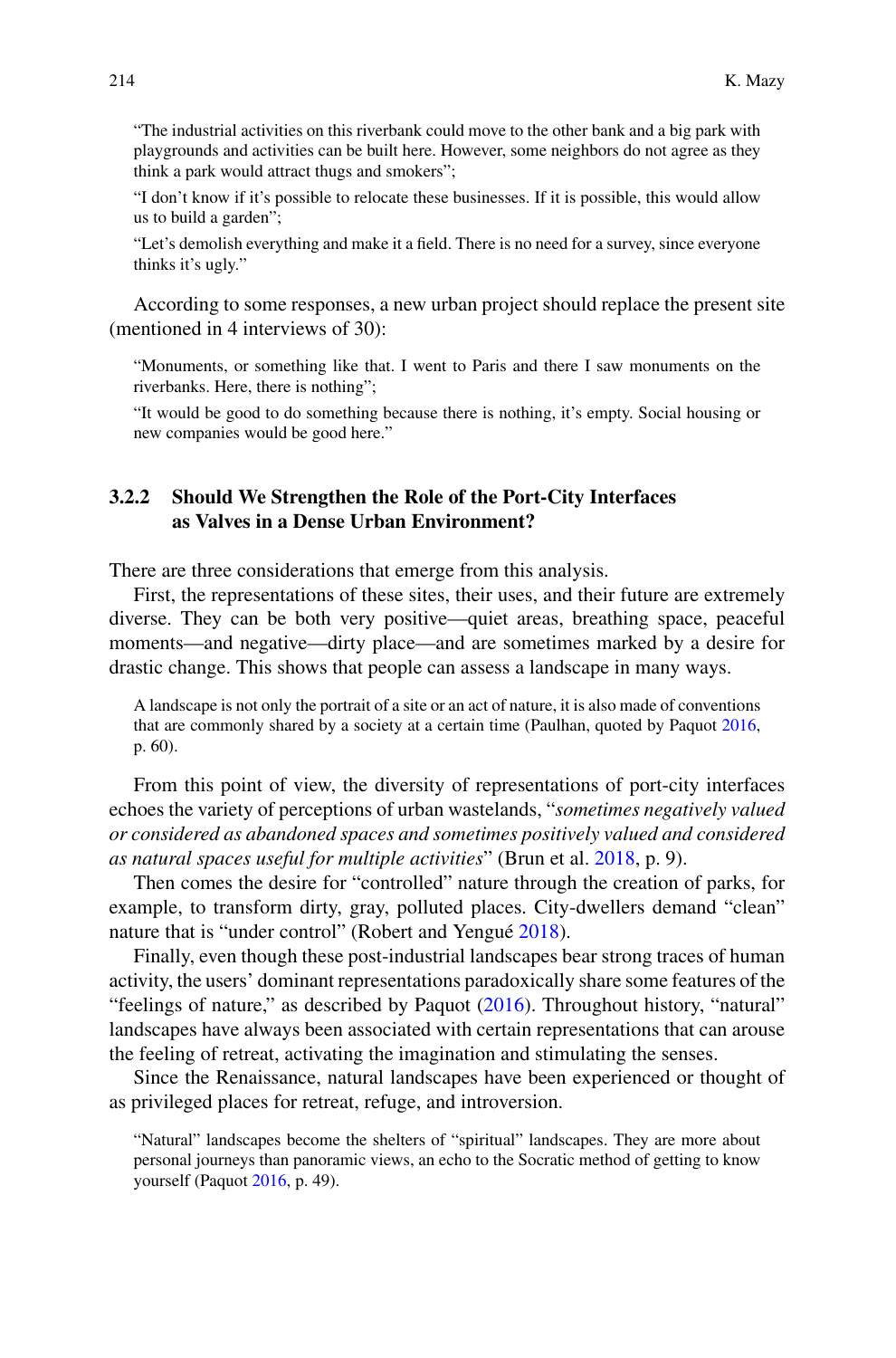Yet the "empty" spaces of port-city interfaces are far from the common image of a nature show but are nevertheless mainly represented by their users as places of retreat where solitude can be found.

In the early twentieth century, often linked with the need for retreat and silence, places likely to stimulate the imagination were promoted by citizens who demanded "decent conditions for reverie and a retreat beneficial for introspection, for a feeling of well-being, in addition to silence" (Paquot 2016, p. 63). Moreover, "experience of the natural environment does not require grand and remote places, nor even a prolonged stay in a natural setting" (Kaplan et al. 1998). Despite their creation during the industrial period, and marked by an appeal to science and technology to the detriment of living, these empty spaces were still located at the interface of the city, with the port acting as a place of contemplation and meditation, far from the urban tumult.

Since the eighteenth century, the feeling of nature has been expressed as an emotion stimulated by the perceptions of our five senses (the smells, the salty taste of the sea air, the sun, the wind, dryness or moisture on the skin, etc.) (Paquot 2016, p. 54). The proximity of the water attracts residents to these places at the edge of the canal—called "breathing places"—that can activate the senses. Like a maritime area, the wind, breeze, and freshness which rush into this urban space, the canal, have an impact on the skin. The lapping of the water lulls our ears, while the wind blows a variety of odors from the waves to our nostrils. These pleasures for all the senses awaken an affective dimension in the relationship between human beings and things. The strong desire of a large proportion of users to preserve the situation shows a significant attachment to these hybrid landscapes.

### **4 Conclusion**

The port-city relationship is characterized by a progressive disconnection. On the one hand, the fluvial ports have progressively detached themselves from the cities to be closer to efficient infrastructures (fluvial, rail, and, more recently, motorway networks) and land development opportunities. On the other hand, cities have repeatedly coveted port lands as areas to be reconverted to preserve and develop activities with higher added value. The port-city disconnection has led to the formation of wastelands. However, this stage is sometimes obliterated by speculative or anticipatory reconversion processes during this period of obsolescence.

Since the 1980s, cities with an inland port have accelerated the reconversion sequences of port spaces next to city centers for two main reasons. The first reason is based on a political will to bring back city dwellers to the city, in a context of territorial competition and internationalization strategies. Water is widely used as a natural and pleasant backdrop for contemporary recreation. The second reason is the spread of waterfront reconversion models developed in seaport cities from the 1950s. However, the geographic contexts of sea and inland ports differ. The narrow waterway does not allow the port to emerge over the water, while seaports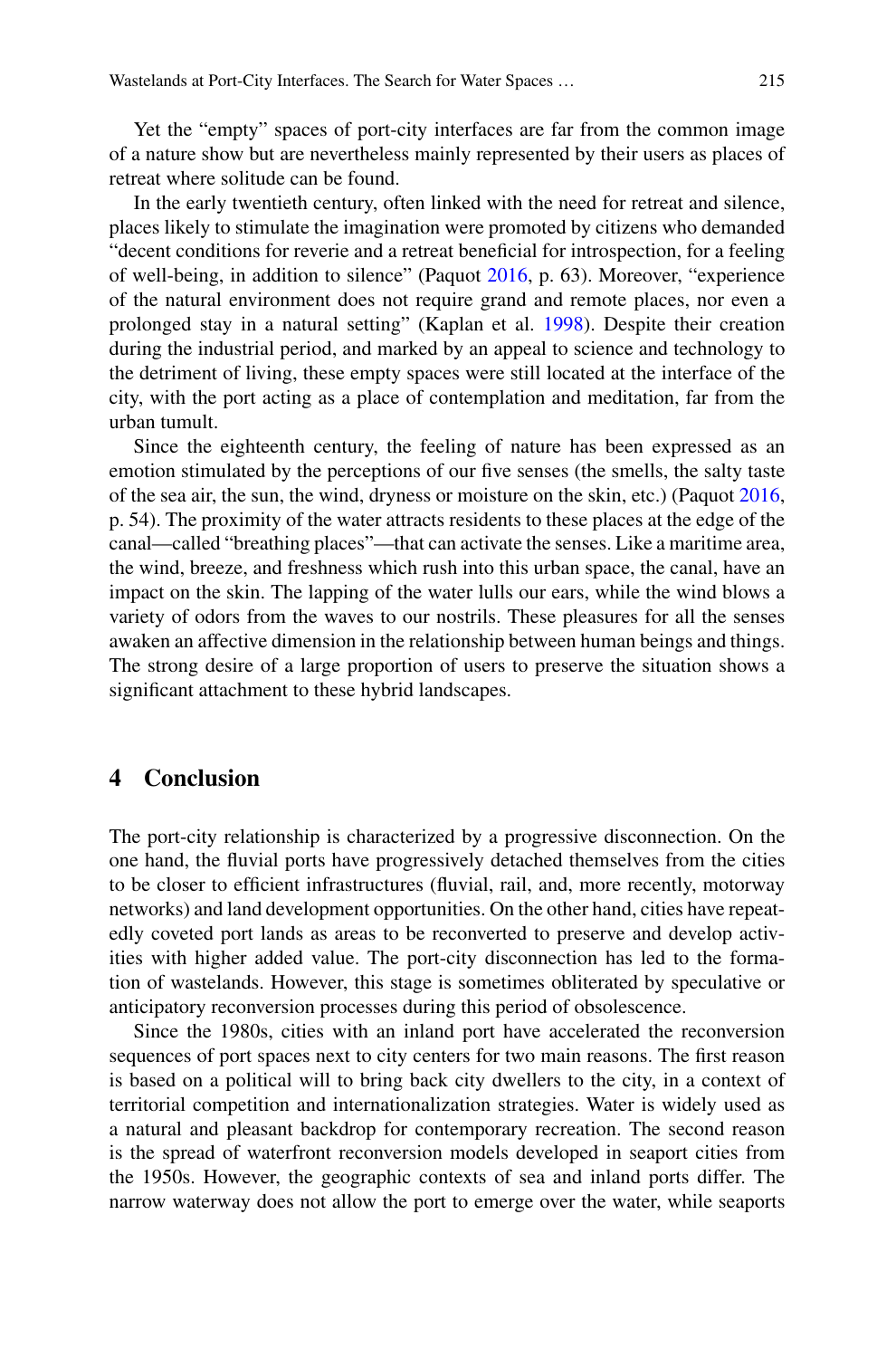are possible on the sea or coastal fringes (bluefield). In addition, port-city interfaces are integrated into tight urban networks, surrounded by transportation infrastructures. This configuration creates growing competition between urban and port uses for the development of these wastelands or underused spaces.

How are these places represented by their creators/stakeholders and users? The present analysis shows that the perspective of this port-city issue strongly depends on point of view, particularly those of creators and users. Some build them, others live in them. The main divergence concerns the role of conflict in the production of the territory. From the point of view of the conception of the port-city interface, the approach to these areas can be qualified as "geopolitical" where their contours move according to conflicts and consensus and mobilize many different groups of stakeholders.

The users' point of view of these interfaces located between cities and ports is somehow different from the contentious environment of the creation and decision spheres that relate to these spaces. On the one hand, some citizens beg for more "controlled" nature to transform an area that is seen as dirty, gray, or polluted. On the other hand, the representation of a peaceful, breathing space, capable of activating the senses, combined with moments of relaxation or retreat, dominates the comments of their users. This representation takes on more meaning in dense physical environments surrounded by transport infrastructure. The desire for temporary distance could be due to the need to unwind, to release daily stress. From this point of view, these spaces have the same relation to cities that attics have to house, i.e., "*places where we can idle far from the tumult, dream and put the world to rights*" (Bachelard, quoted by Dorso  $2012$ , p. 51). By allowing these precious getaways, as mentioned by F. Dorso, these port-city interfaces offer a place for mechanisms of control of social life. In addition, despite not being considered as natural landscapes, the representations described here, however, share certain traits with feelings of nature, such as a sense of retreat, to dream and activate the senses. At a time when waterway spaces are considered as *cultural infrastructures* (Farinella 2005) or *blue urban ecosystem services* (Haase 2015), it seems important to integrate their quality of emptiness, in very tight urban network, creating a quiet environment for retreat and solitude, activating the imagination and stimulating the senses. Future investigations by planners could, therefore, focus on exploiting the role of these interstitial breathing spaces within urbanized spaces in dense urban environments as a secondary function for ports.

### **References**

Bailleul H (2008) Les nouvelles formes de la communication autour des projets urbains: modalités, impacts, enjeux pour un débat participatif [New forms of communication around urban projects: [modalities, impacts, stakes for a participative debate\]. Métropoles 3.](https://metropoles.revues.org/2202) https://metropoles.revues. org/2202

Bailly A (1995) Les représentations en géographie [Representations in geography]. In: Bailly A, Ferras R, Pumain D (eds) Encyclopédie de la géographie. Economica, pp 369–381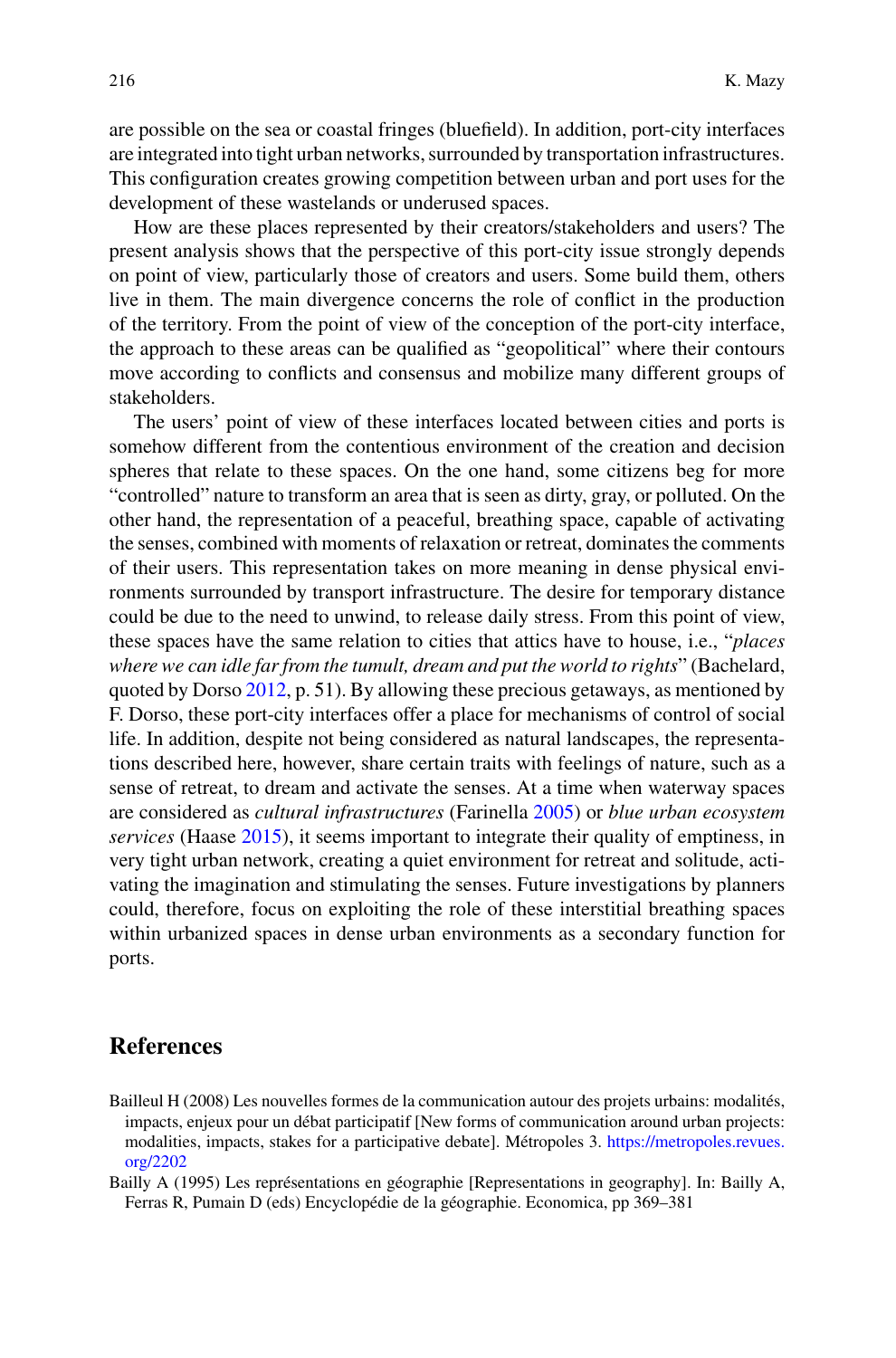- Baudouin T, Collin M (1996) L'après friches portuaires [The post-harbour wastelands]. Urbanisme 291:24–32
- Bétin C, Cottet-Dumoulin L (1999) Mémoire fluviale, Planification stratégique, Le cas d'Oullins dans l'agglomération lyonnaise [Fluvial memory, strategic planning, the case of Oullins in the Lyon metropolitan area]. Annales De La Recherche Urbaine 82:118–129
- Bird J (1963) The major seaports of the United Kingdom. Hutchinson
- Blanchet A, Gotman A (2007) L'enquête et ses méthodes. L'entretien [Survey and its methods. The interview]. Armand Collin
- Boubacha E, Davoult D, Gueguen E (1997) Ville et port mutation et recomposition. Note de synthèse et bibliographie [City and port mutation and recomposition. Summary note and bibliography]. Éditions Villes et territoires. <https://catalogue.bnf.fr/ark:/12148/cb370009731>
- Brun M, Di Pietro F, Bonthoux S (2018) Residents' perceptions and valuations of urban wastelands [are influenced by vegetation structure. Urban For Urban Green 29:393–403.](https://doi.org/10.1016/j.ufug.2017.01.005) https://doi.org/10. 1016/j.ufug.2017.01.005
- Chaline C (1988) La reconversion des espaces fluvio-portuaires dans les grandes métropoles [The reconversion of fluvio-port spaces in large metropolises]. Annales De Géographie 544:695–715
- Davezies L (2008) La République et ses territoires [The Republic and its territories]. Editions du Seuil
- Dorso F (2012) Le pas de côté. Logiques de l'écart et régulations informelles dans l'espace urbain [The side step. Logics of the gap and informal regulations in urban space]. In: Boucher M, Malochet, V (eds) Regards croisés sur la régulation des désordres [Crossed views on the regulation of disorders]. L'Harmattan, pp 165–182
- Farinella R (2005) I fiumi come infrstrutture culturali, Rivers as cultural infrastructures. Editrice Compositori
- Fremont A (2011) Fleuve et métropole: la grande déconnexion [River and metropolis: the great disconnection]. Research program FLUIDE, Agence Nationale de la Recherche [National Research Agency], Paris-Est University, Unité Systèmes Productifs, Logistique, Organisation des Transports, Travail [Productive Systems, Logistics, Transport Organization, Labor Unit]
- Haase D (2015) Reflections about blue ecosystem services in cities. Sustain Water Quality Ecol 5:77–83
- Hall PV (2012) Connecting, disconnecting and reconnecting: port logistics and Vancouver's Fraser river. L'espace Géographique 3(41):223–235
- Hoyle BS (1989) The port city interface—trends, problems and examples. Geoforum 20(4):429–435
- Kaplan R, Kaplan S, Ryan R (1998) With people in mind: design and management of everyday nature. Bibliovault OAI Repository, The University of Chicago Press
- Lageiste J (2008) La plage, un objet géographique de désir [The beach as a geographical object of desire]. Géographie Et Cultures 67:7–26. <https://doi.org/10.4000/gc.1002>
- Le Sueur B (1997) La voie d'eau, machine hydraulique, outil polyvalent d'aménagement du territoire [The waterway, hydraulic machine, multi-purpose tool for land use planning]. Annales De Géographie 106(593–594):195–204
- Mazy K (2014) Villes et ports fluviaux: le projet comme dispositif de reconnexion ? Regards croisés sur Bruxelles et Lille [River cities and ports: the project as a re-connection device? Crossed views [on Brussels and Lille\]. PhD thesis, Free University of Bruxelles—University of Lille.](https://www.theses.fr/2014LIL10049) https://www. theses.fr/2014LIL10049
- Mazy K (2017) Rethinking the ties between Brussels and its port: a development issue for the canal area. Brussels Stud. <https://doi.org/10.4000/brussels.1514>
- Mazy K, Debrie J (2018) La ville productive: un changement de paradigme pour le projet urbain ? L'exemple des interfaces ville-port [The productive city: a paradigm shift for the urban project? The example of city-port interfaces].  $20^e$  Rencontres Internationales en Urbanisme "Que reste-t-il" du projet?" [20th international meeting on urban planning "what remains of the project?"], Lille
- Negura L (2006) L'analyse de contenu dans l'étude des représentations sociales [The content analysis in the study of social representations]. SociologieS, Théories et recherches